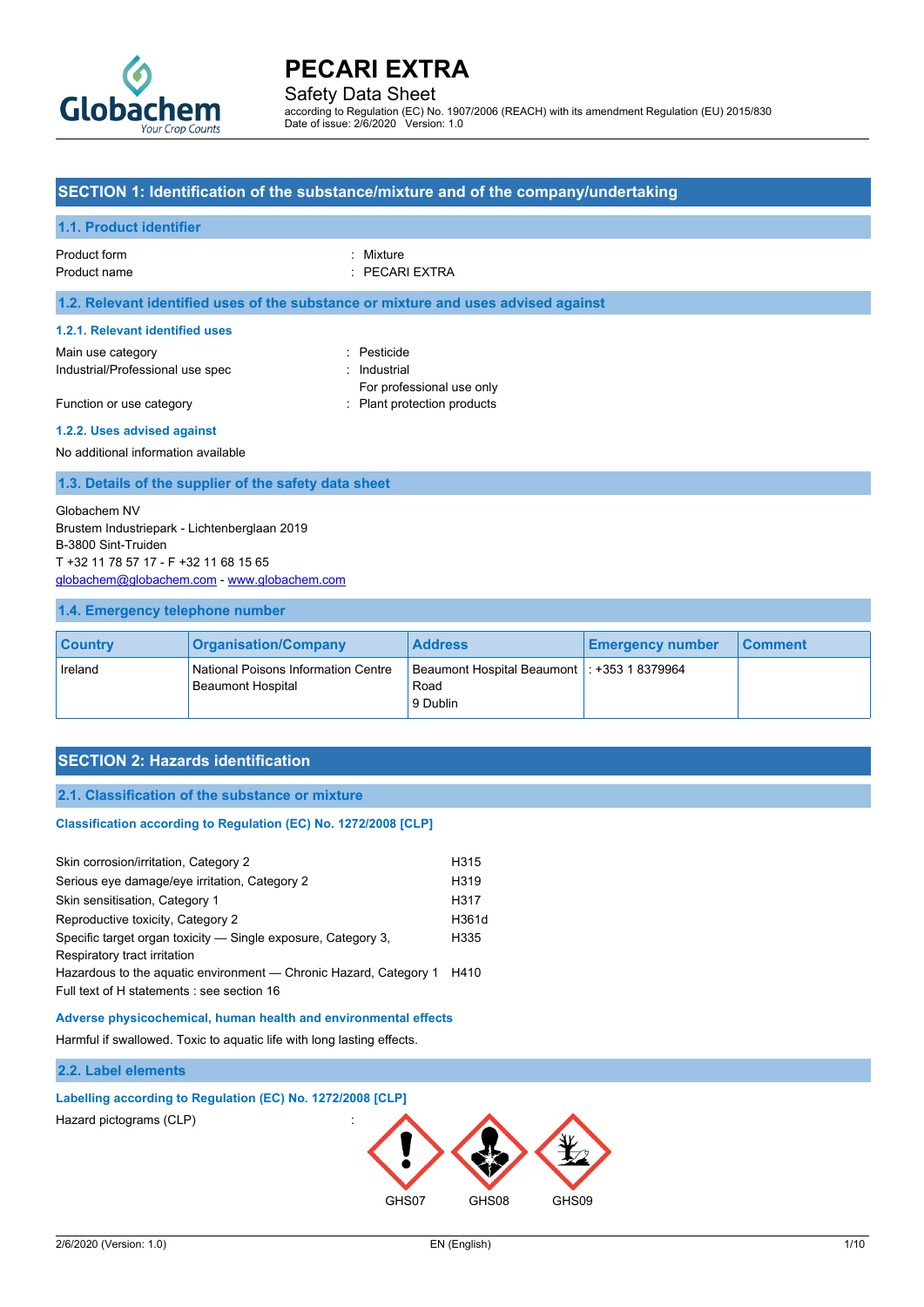# Safety Data Sheet

according to Regulation (EC) No. 1907/2006 (REACH) with its amendment Regulation (EU) 2015/830

| Signal word (CLP)<br>Hazard statements (CLP) | : Warning<br>: H315 - Causes skin irritation.<br>H317 - May cause an allergic skin reaction.<br>H319 - Causes serious eye irritation.<br>H335 - May cause respiratory irritation.<br>H361d - Suspected of damaging the unborn child.<br>H410 - Very toxic to aquatic life with long lasting effects.  |
|----------------------------------------------|-------------------------------------------------------------------------------------------------------------------------------------------------------------------------------------------------------------------------------------------------------------------------------------------------------|
| Precautionary statements (CLP)               | : P262 - Do not get in eyes, on skin, or on clothing.<br>P273 - Avoid release to the environment.<br>P280 - Wear protective gloves, protective clothing, eye protection, face protection.<br>P301+P312 - IF SWALLOWED: Call a doctor, a POISON CENTER if you feel unwell.<br>P391 - Collect spillage. |
| <b>EUH-statements</b>                        | : EUH208 - Contains . May produce an allergic reaction.<br>EUH401 - To avoid risks to human health and the environment, comply with the instructions<br>for use.                                                                                                                                      |

#### **2.3. Other hazards**

No additional information available

### **SECTION 3: Composition/information on ingredients**

#### **3.1. Substances**

#### Not applicable

#### **3.2. Mixtures**

| <b>Name</b>     | <b>Product identifier</b>                                                  | Conc.<br>$(%$ w/w) | <b>Classification according to</b><br><b>Regulation (EC) No.</b><br>1272/2008 [CLP]                    |
|-----------------|----------------------------------------------------------------------------|--------------------|--------------------------------------------------------------------------------------------------------|
| Prothioconazole | (CAS-No.) 178928-70-6                                                      | 12.76              | Aquatic Acute 1, H400<br>Aquatic Chronic 1, H410                                                       |
| tebuconazole    | (CAS-No.) 107534-96-3<br>(EC-No.) 403-640-2<br>(EC Index-No.) 603-197-00-7 | 12.76              | Acute Tox. 4 (Oral), H302<br>Repr. 2, H361d<br>Aquatic Acute 1, H400<br>Aquatic Chronic 1, H410 (M=10) |

Full text of H-statements: see section 16

# **SECTION 4: First aid measures**

# **4.1. Description of first aid measures** First-aid measures general in the state of call a poison center or a doctor if you feel unwell. First-aid measures after inhalation : Remove person to fresh air and keep comfortable for breathing. First-aid measures after skin contact : Wash skin with plenty of water. First-aid measures after eye contact : Rinse eyes with water as a precaution. First-aid measures after ingestion : Rinse mouth. Call a poison center or a doctor if you feel unwell.

**4.2. Most important symptoms and effects, both acute and delayed**

No additional information available

**4.3. Indication of any immediate medical attention and special treatment needed**

Treat symptomatically.

# **SECTION 5: Firefighting measures**

#### **5.1. Extinguishing media**

Suitable extinguishing media : Water spray. Dry powder. Foam. Carbon dioxide.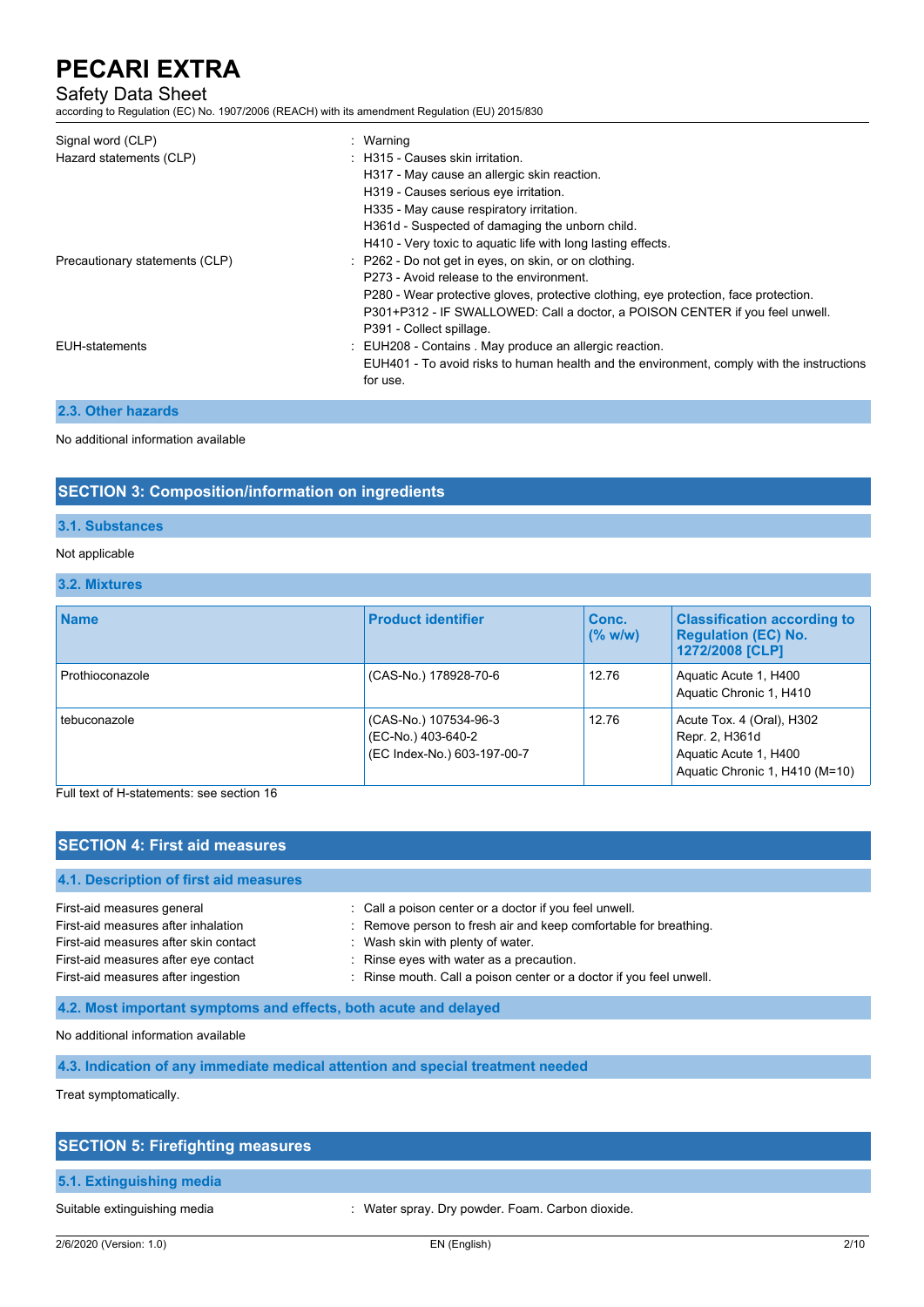### Safety Data Sheet

according to Regulation (EC) No. 1907/2006 (REACH) with its amendment Regulation (EU) 2015/830

| 5.2. Special hazards arising from the substance or mixture |                                                                                                                                             |  |  |
|------------------------------------------------------------|---------------------------------------------------------------------------------------------------------------------------------------------|--|--|
| Hazardous decomposition products in case of fire           | : Toxic fumes may be released.                                                                                                              |  |  |
| 5.3. Advice for firefighters                               |                                                                                                                                             |  |  |
| Protection during firefighting                             | : Do not attempt to take action without suitable protective equipment. Self-contained<br>breathing apparatus. Complete protective clothing. |  |  |

| <b>SECTION 6: Accidental release measures</b>                            |                                                                                                                                                                |
|--------------------------------------------------------------------------|----------------------------------------------------------------------------------------------------------------------------------------------------------------|
| 6.1. Personal precautions, protective equipment and emergency procedures |                                                                                                                                                                |
| 6.1.1. For non-emergency personnel<br>Emergency procedures               | : Ventilate spillage area.                                                                                                                                     |
| 6.1.2. For emergency responders                                          |                                                                                                                                                                |
| Protective equipment                                                     | : Do not attempt to take action without suitable protective equipment. For further information<br>refer to section 8: "Exposure controls/personal protection". |
| <b>6.2. Environmental precautions</b>                                    |                                                                                                                                                                |
| Avoid release to the environment.                                        |                                                                                                                                                                |
| 6.3. Methods and material for containment and cleaning up                |                                                                                                                                                                |
| For containment<br>Methods for cleaning up<br>Other information          | Collect spillage.<br>Take up liquid spill into absorbent material.<br>Dispose of materials or solid residues at an authorized site.                            |

**6.4. Reference to other sections**

For further information refer to section 13.

| <b>SECTION 7: Handling and storage</b>                            |                                                                                                                                                                                              |  |  |
|-------------------------------------------------------------------|----------------------------------------------------------------------------------------------------------------------------------------------------------------------------------------------|--|--|
| 7.1. Precautions for safe handling                                |                                                                                                                                                                                              |  |  |
| Precautions for safe handling<br>Hygiene measures                 | : Ensure good ventilation of the work station. Wear personal protective equipment.<br>: Do not eat, drink or smoke when using this product. Always wash hands after handling the<br>product. |  |  |
| 7.2. Conditions for safe storage, including any incompatibilities |                                                                                                                                                                                              |  |  |
| Storage conditions                                                | : Store in a well-ventilated place. Keep cool.                                                                                                                                               |  |  |
| 7.3. Specific end use(s)                                          |                                                                                                                                                                                              |  |  |

No additional information available

### **SECTION 8: Exposure controls/personal protection**

#### **8.1. Control parameters**

#### No additional information available

**8.2. Exposure controls**

#### **Appropriate engineering controls:**

Ensure good ventilation of the work station.

| <b>Hand protection:</b> |  |
|-------------------------|--|
| Protective gloves       |  |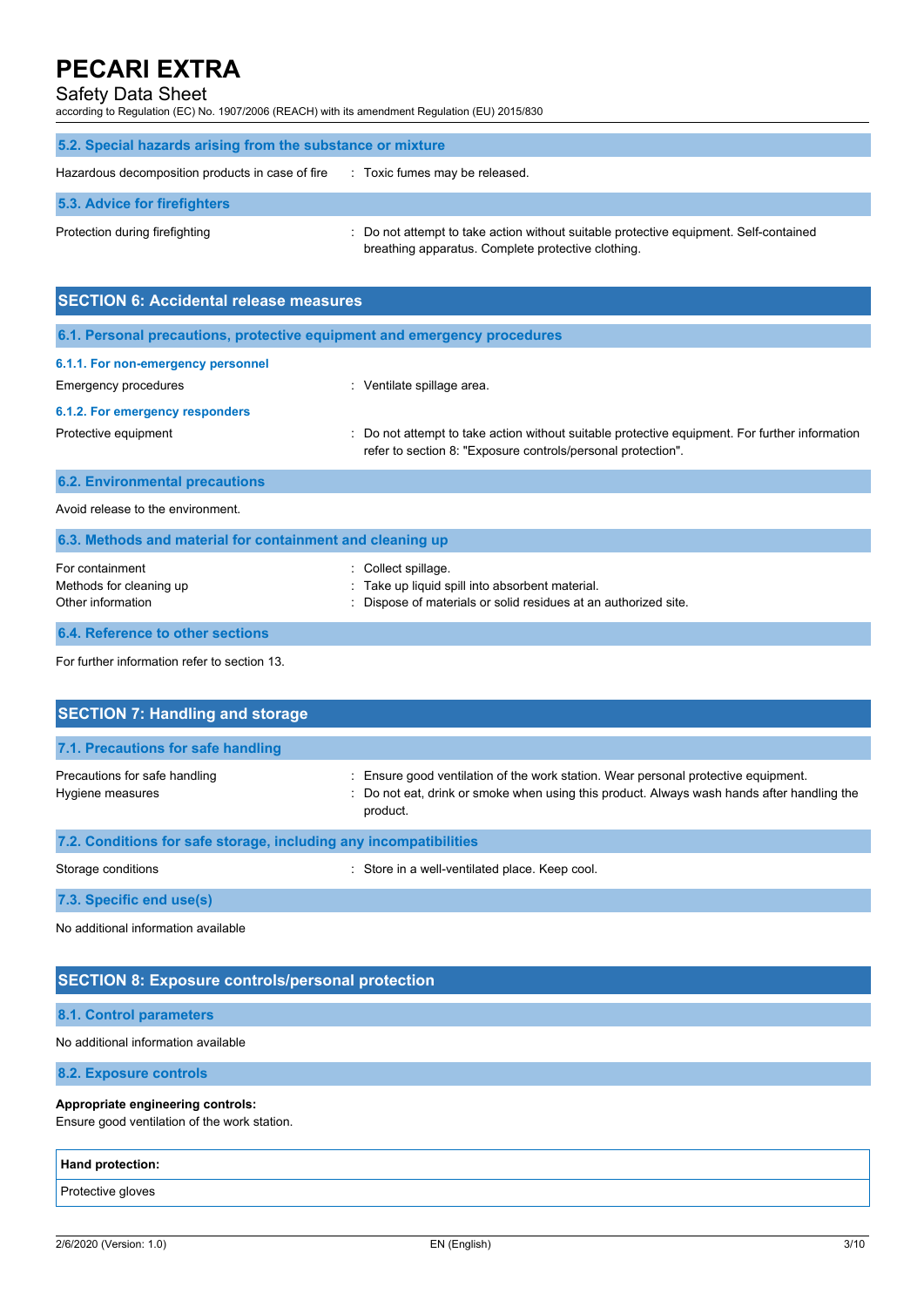# Safety Data Sheet

according to Regulation (EC) No. 1907/2006 (REACH) with its amendment Regulation (EU) 2015/830

# **Eye protection:**

Safety glasses

#### **Skin and body protection:**

Wear suitable protective clothing

### **Respiratory protection:**

In case of insufficient ventilation, wear suitable respiratory equipment

#### **Personal protective equipment symbol(s):**



# **Environmental exposure controls:**

Avoid release to the environment.

# **SECTION 9: Physical and chemical properties**

#### **9.1. Information on basic physical and chemical properties**

| Physical state                                  | Liquid                                           |
|-------------------------------------------------|--------------------------------------------------|
| Colour                                          | No data available                                |
| Odour                                           | aromatic.                                        |
| Odour threshold                                 | No data available                                |
| рH                                              | No data available                                |
| pH solution                                     | $5 - 71%$                                        |
| Relative evaporation rate (butylacetate=1)      | No data available                                |
| Melting point                                   | Not applicable                                   |
| Freezing point                                  | No data available                                |
| Boiling point                                   | No data available                                |
| Flash point                                     | >148 °C                                          |
| Auto-ignition temperature                       | No data available                                |
| Decomposition temperature                       | No data available                                |
| Flammability (solid, gas)                       | Not applicable                                   |
| Vapour pressure                                 | No data available                                |
| Relative vapour density at 20 °C                | No data available                                |
| Relative density                                | No data available                                |
| Density                                         | $0.98$ g/cm <sup>3</sup>                         |
| Solubility                                      | No data available                                |
| Partition coefficient n-octanol/water (Log Pow) | No data available                                |
| Viscosity, kinematic                            | $50.918$ mm <sup>2</sup> /s                      |
| Viscosity, dynamic                              | 49.9 mPa $\cdot$ s                               |
| <b>Explosive properties</b>                     | Product is not explosive.                        |
| Oxidising properties                            | Non oxidizing material according to EC criteria. |
| <b>Explosive limits</b>                         | No data available                                |
|                                                 |                                                  |

#### **9.2. Other information**

No additional information available

# **SECTION 10: Stability and reactivity**

#### **10.1. Reactivity**

The product is non-reactive under normal conditions of use, storage and transport.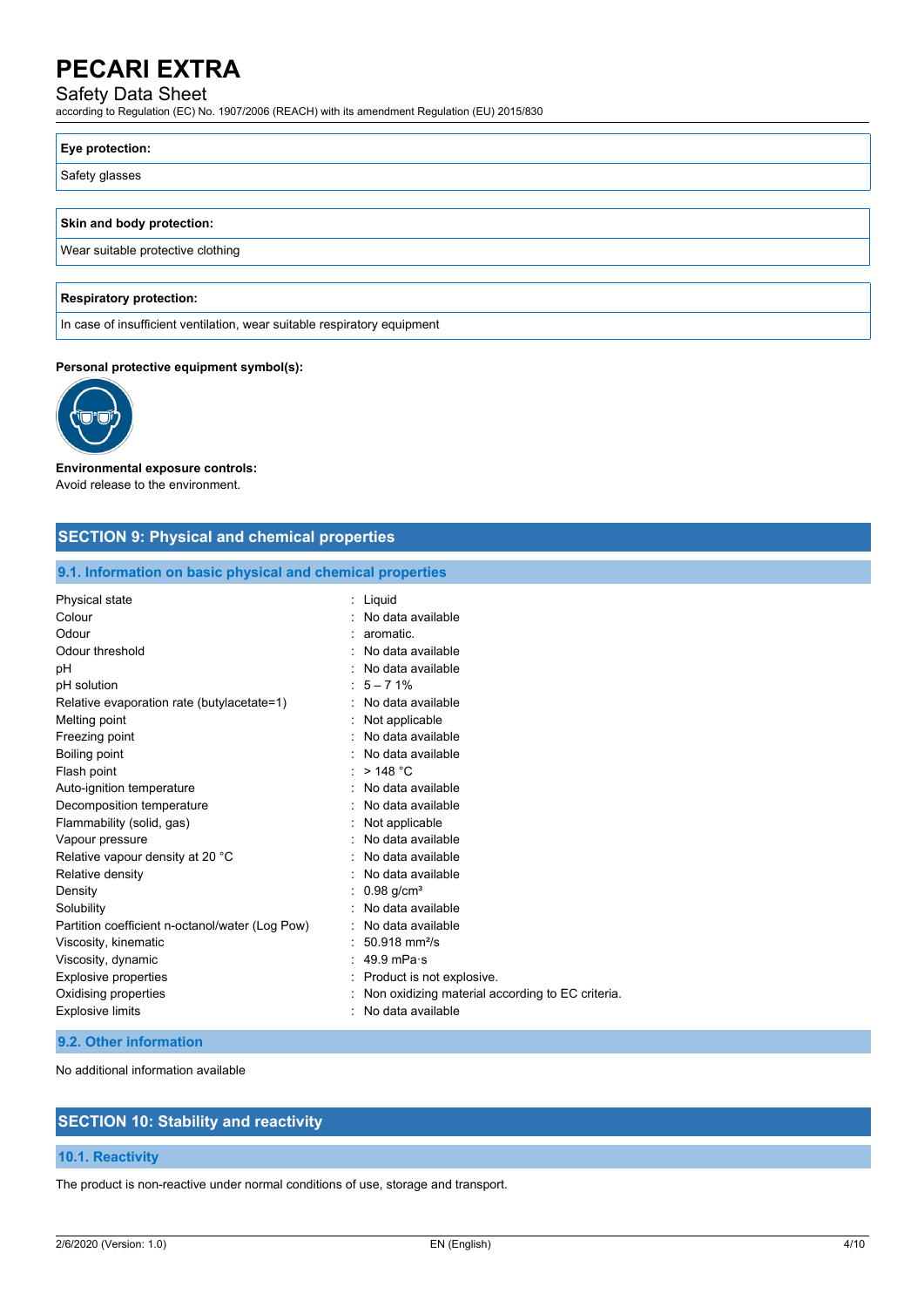# Safety Data Sheet

according to Regulation (EC) No. 1907/2006 (REACH) with its amendment Regulation (EU) 2015/830

#### **10.2. Chemical stability**

Stable under normal conditions.

**10.3. Possibility of hazardous reactions**

No dangerous reactions known under normal conditions of use.

**10.4. Conditions to avoid**

None under recommended storage and handling conditions (see section 7).

LC50 inhalation rat (mg/l)  $\vert$  > 5.153 mg/l/4h

**10.5. Incompatible materials**

No additional information available

**10.6. Hazardous decomposition products**

Under normal conditions of storage and use, hazardous decomposition products should not be produced.

| <b>SECTION 11: Toxicological information</b>                                    |                                                          |  |  |
|---------------------------------------------------------------------------------|----------------------------------------------------------|--|--|
| 11.1. Information on toxicological effects                                      |                                                          |  |  |
| Acute toxicity (oral)<br>Acute toxicity (dermal)<br>Acute toxicity (inhalation) | : Not classified<br>: Not classified<br>: Not classified |  |  |
| <b>PECARI EXTRA</b>                                                             |                                                          |  |  |
| LD50 oral rat                                                                   | > 2500 mg/kg                                             |  |  |
| LD50 dermal rat                                                                 | > 4000 mg/kg                                             |  |  |

| tebuconazole (107534-96-3)        |                                           |
|-----------------------------------|-------------------------------------------|
| LD50 oral rat                     | 1700 mg/kg                                |
| LD50 dermal rat                   | > 2000 mg/kg                              |
| LC50 inhalation rat (mg/l)        | $> 5.093$ mg/l/4h                         |
| Skin corrosion/irritation         | Causes skin irritation.<br>$\sim$         |
| Serious eye damage/irritation     | : Causes serious eye irritation.          |
| Respiratory or skin sensitisation | May cause an allergic skin reaction.      |
| Germ cell mutagenicity            | : Not classified                          |
| Carcinogenicity                   | : Not classified                          |
| Reproductive toxicity             | : Suspected of damaging the unborn child. |
| STOT-single exposure              | : May cause respiratory irritation.       |
| STOT-repeated exposure            | : Not classified                          |
| Aspiration hazard                 | : Not classified                          |
| <b>PECARI EXTRA</b>               |                                           |
| Viscosity, kinematic              | 50.918 mm <sup>2</sup> /s                 |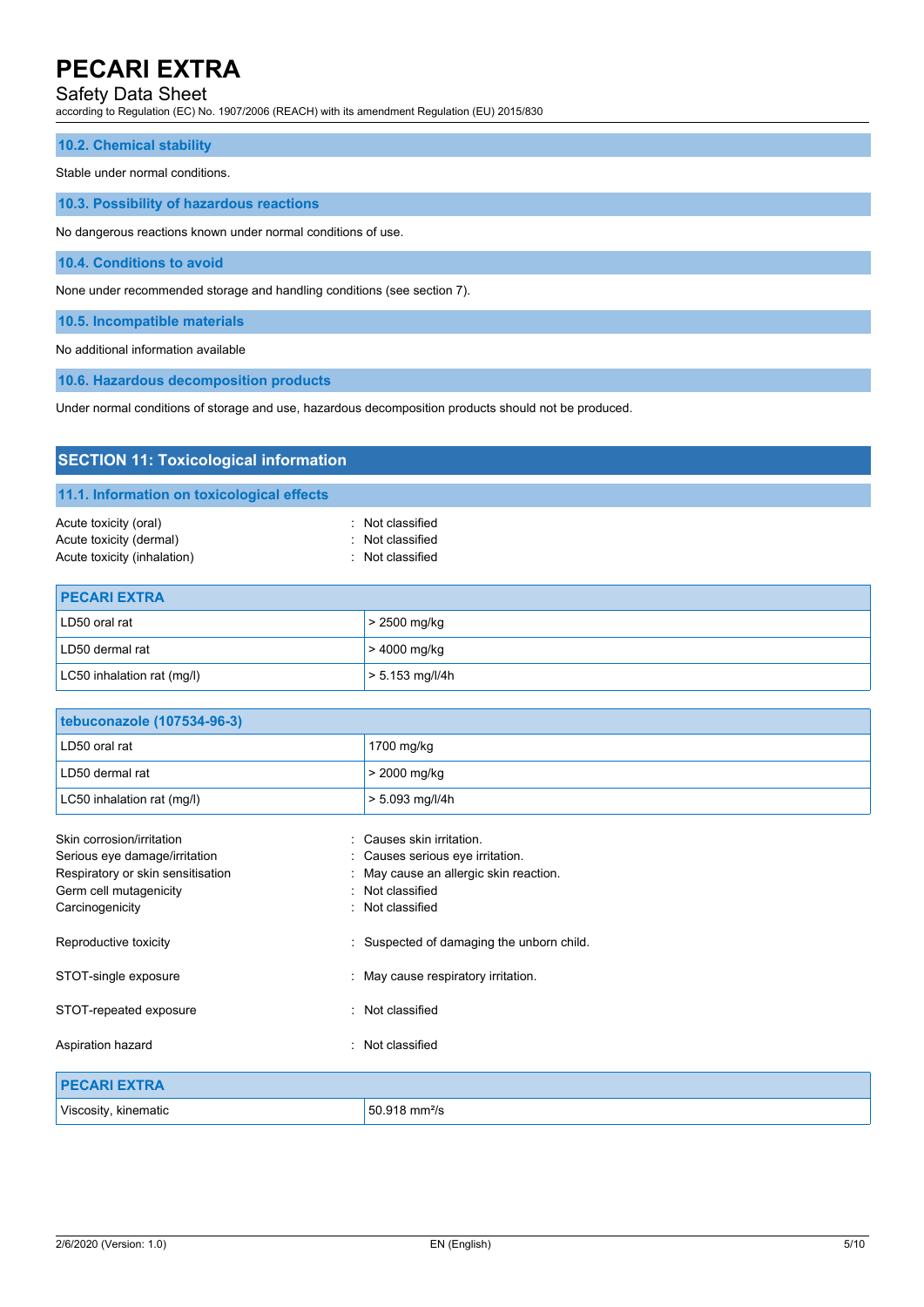# Safety Data Sheet

according to Regulation (EC) No. 1907/2006 (REACH) with its amendment Regulation (EU) 2015/830

### **SECTION 12: Ecological information**

| <b>12.1. Toxicity</b>                                                 |                                                                        |
|-----------------------------------------------------------------------|------------------------------------------------------------------------|
| Ecology - general<br>Hazardous to the aquatic environment, short-term | : Toxic to aquatic life with long lasting effects.<br>: Not classified |
| (acute)                                                               |                                                                        |
| Hazardous to the aquatic environment, long-term<br>(chronic)          | : Very toxic to aquatic life with long lasting effects.                |

| <b>PECARI EXTRA</b>  |                                   |
|----------------------|-----------------------------------|
| $LC50$ fish 1        | $3.94 \text{ mq/l}$               |
| EC50 Daphnia 1       | $8.8$ mg/l                        |
| $EC50$ 72h algae (1) | 0.046 mg/l (Skeletonema costatum) |

| tebuconazole (107534-96-3)     |                                   |
|--------------------------------|-----------------------------------|
| LC50 fish 1                    | $1 - 10$ mg/l Oncorhynchus mykiss |
| EC50 Daphnia 1                 | 1 - 10 mg/l Daphnia magna         |
| EC50 other aguatic organisms 1 | 0.46 mg/l Mysidopsis bahia        |

# **12.2. Persistence and degradability**

### No additional information available

| 12.3. Bioaccumulative potential                 |                    |
|-------------------------------------------------|--------------------|
| <b>tebuconazole (107534-96-3)</b>               |                    |
| Partition coefficient n-octanol/water (Log Pow) | $3.7(20^{\circ}C)$ |
| 12.4. Mobility in soil                          |                    |

No additional information available

**12.5. Results of PBT and vPvB assessment**

No additional information available

**12.6. Other adverse effects**

No additional information available

# **SECTION 13: Disposal considerations 13.1. Waste treatment methods** Waste treatment methods : Dispose of contents/container in accordance with licensed collector's sorting instructions.

# **SECTION 14: Transport information**

In accordance with ADN / ADR / IATA / IMDG / RID

| 14.1. UN number                |                            |
|--------------------------------|----------------------------|
| UN-No. (ADR)                   | $\therefore$ UN 3082       |
| UN-No. (IMDG)<br>UN-No. (IATA) | $:$ UN 3082<br>$:$ UN 3082 |
| UN-No. (ADN)                   | $:$ UN 3082                |
| UN-No. (RID)                   | $:$ UN 3082                |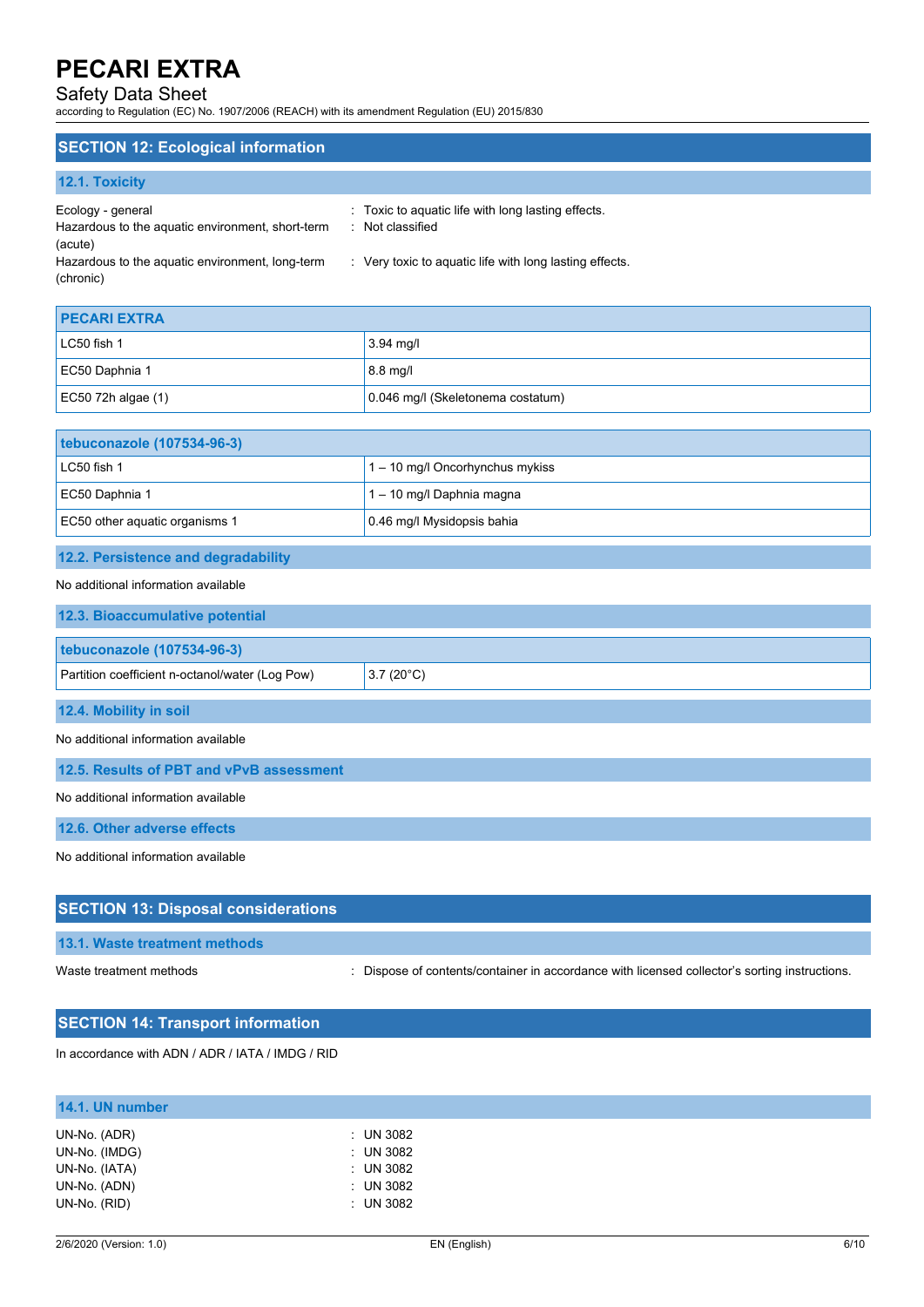# Safety Data Sheet

according to Regulation (EC) No. 1907/2006 (REACH) with its amendment Regulation (EU) 2015/830

# **14.2. UN proper shipping name** Proper Shipping Name (ADR) : ENVIRONMENTALLY HAZARDOUS SUBSTANCE, LIQUID, N.O.S. ((prothioconazole)) Proper Shipping Name (IMDG) : ENVIRONMENTALLY HAZARDOUS SUBSTANCE, LIQUID, N.O.S. ((prothioconazole)) Proper Shipping Name (IATA) : Environmentally hazardous substance, liquid, n.o.s. ((prothioconazole)) Proper Shipping Name (ADN) : ENVIRONMENTALLY HAZARDOUS SUBSTANCE, LIQUID, N.O.S. ((prothioconazole)) Proper Shipping Name (RID) : ENVIRONMENTALLY HAZARDOUS SUBSTANCE, LIQUID, N.O.S. ((prothioconazole)) Transport document description (ADR) : UN 3082 ENVIRONMENTALLY HAZARDOUS SUBSTANCE, LIQUID, N.O.S. ((prothioconazole)), 9, III, (-) Transport document description (IMDG) : UN 3082 ENVIRONMENTALLY HAZARDOUS SUBSTANCE, LIQUID, N.O.S. ((prothioconazole)), 9, III, MARINE POLLUTANT Transport document description (IATA) : UN 3082 Environmentally hazardous substance, liquid, n.o.s. ((prothioconazole)), 9, III Transport document description (ADN) : UN 3082 ENVIRONMENTALLY HAZARDOUS SUBSTANCE, LIQUID, N.O.S. ((prothioconazole)), 9, III Transport document description (RID) : UN 3082 ENVIRONMENTALLY HAZARDOUS SUBSTANCE, LIQUID, N.O.S. ((prothioconazole)), 9, III **14.3. Transport hazard class(es)**

#### **ADR**

Transport hazard class(es) (ADR) : 9 Danger labels (ADR) : 9



Transport hazard class(es) (IMDG) : 9 Danger labels (IMDG)  $\qquad \qquad$  : 9



:



Transport hazard class(es) (IATA) : 9 Danger labels (IATA) : 9







**ADN**

Transport hazard class(es) (ADN) : 9 Danger labels (ADN) : 9

### **RID**

Transport hazard class(es) (RID) : 9 Danger labels (RID) : 9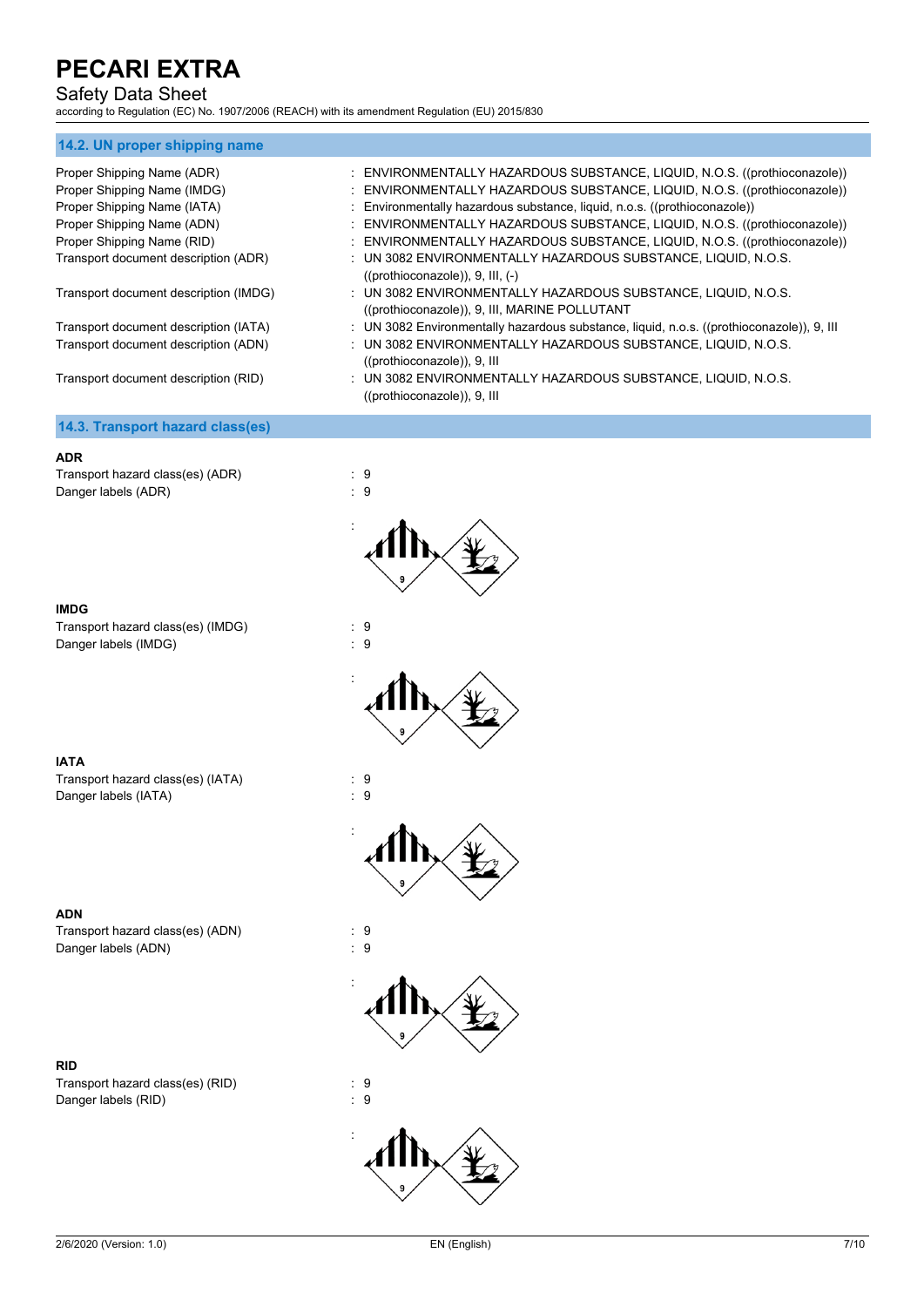# Safety Data Sheet

according to Regulation (EC) No. 1907/2006 (REACH) with its amendment Regulation (EU) 2015/830

| 14.4. Packing group                                                                                        |                                          |
|------------------------------------------------------------------------------------------------------------|------------------------------------------|
| Packing group (ADR)                                                                                        | : III                                    |
| Packing group (IMDG)                                                                                       | -111                                     |
| Packing group (IATA)                                                                                       | Ш                                        |
| Packing group (ADN)                                                                                        | $: \mathbb{H}$                           |
| Packing group (RID)                                                                                        | $\pm$ III                                |
| <b>14.5. Environmental hazards</b>                                                                         |                                          |
| Dangerous for the environment                                                                              | : Yes                                    |
| Marine pollutant                                                                                           | Yes                                      |
| Other information                                                                                          | : No supplementary information available |
| 14.6. Special precautions for user                                                                         |                                          |
| <b>Overland transport</b>                                                                                  |                                          |
| Classification code (ADR)                                                                                  | $\cdot$ M6                               |
| Special provisions (ADR)                                                                                   | 274, 335, 375, 601                       |
| Limited quantities (ADR)                                                                                   | 5 <sub>l</sub><br>÷                      |
| Excepted quantities (ADR)                                                                                  | E <sub>1</sub>                           |
| Packing instructions (ADR)                                                                                 | P001, IBC03, LP01, R001                  |
| Special packing provisions (ADR)                                                                           | PP <sub>1</sub><br>÷                     |
| Mixed packing provisions (ADR)                                                                             | : MP19                                   |
| Portable tank and bulk container instructions (ADR)<br>Portable tank and bulk container special provisions | T4<br>$:$ TP1, TP29                      |
| (ADR)                                                                                                      |                                          |
| Tank code (ADR)                                                                                            | : LGBV                                   |
| Vehicle for tank carriage                                                                                  | : AT                                     |
| Transport category (ADR)                                                                                   | 3                                        |
| Special provisions for carriage - Packages (ADR)                                                           | : V12                                    |
| Special provisions for carriage - Loading, unloading                                                       | $\therefore$ CV13                        |
| and handling (ADR)                                                                                         |                                          |
| Hazard identification number (Kemler No.)                                                                  | 90                                       |
| Orange plates                                                                                              | 90<br>3082                               |
| Tunnel restriction code (ADR)                                                                              |                                          |
| <b>Transport by sea</b>                                                                                    |                                          |
| Special provisions (IMDG)                                                                                  | : 274, 335, 969                          |
| Limited quantities (IMDG)                                                                                  | 5 <sub>L</sub>                           |
| Excepted quantities (IMDG)                                                                                 | E <sub>1</sub><br>ř.                     |
| Packing instructions (IMDG)                                                                                | : LP01, P001                             |
| Special packing provisions (IMDG)                                                                          | $:$ PP1                                  |
| IBC packing instructions (IMDG)                                                                            | IBC03<br>÷.                              |
| Tank instructions (IMDG)<br>Tank special provisions (IMDG)                                                 | <b>T4</b><br><b>TP2, TP29</b>            |
| EmS-No. (Fire)                                                                                             | $:$ F-A                                  |
| EmS-No. (Spillage)                                                                                         | S-F<br>÷                                 |
| Stowage category (IMDG)                                                                                    | : A                                      |
| Air transport                                                                                              |                                          |
| PCA Excepted quantities (IATA)                                                                             | $\therefore$ E1                          |
| PCA Limited quantities (IATA)                                                                              | : Y964                                   |
| PCA limited quantity max net quantity (IATA)                                                               | 30kgG                                    |
| PCA packing instructions (IATA)                                                                            | 964                                      |
| PCA max net quantity (IATA)                                                                                | 450L                                     |
| CAO packing instructions (IATA)                                                                            | 964                                      |
| CAO max net quantity (IATA)                                                                                | : 450L                                   |
| Special provisions (IATA)                                                                                  | $:$ A97, A158, A197                      |
| ERG code (IATA)                                                                                            | $\cdot$ 9L                               |
| Inland waterway transport                                                                                  |                                          |
| Classification code (ADN)                                                                                  | M6<br>÷                                  |
| Special provisions (ADN)                                                                                   | : 274, 335, 375, 601                     |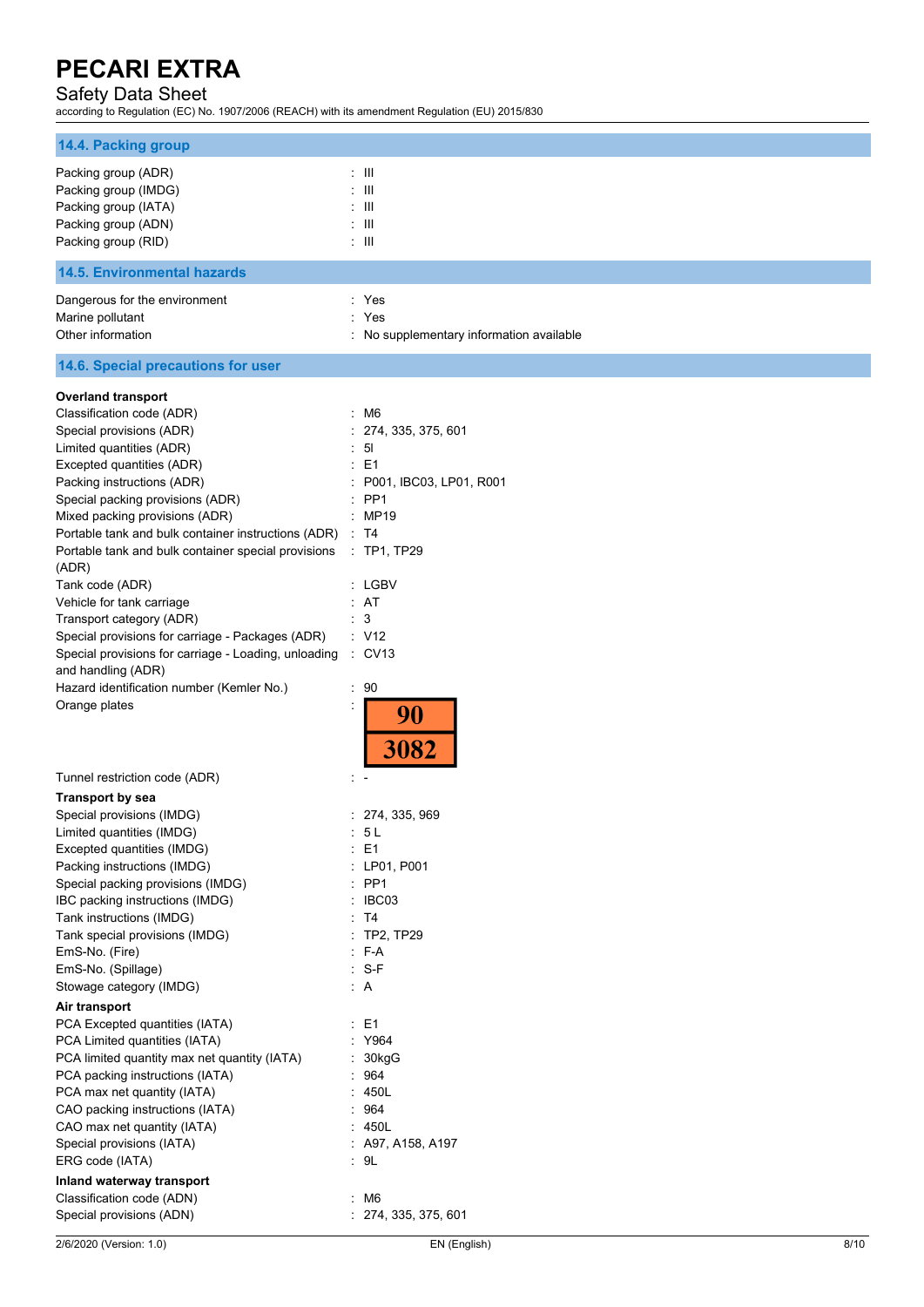# Safety Data Sheet

according to Regulation (EC) No. 1907/2006 (REACH) with its amendment Regulation (EU) 2015/830

| Limited quantities (ADN)                                          | : 5L                      |
|-------------------------------------------------------------------|---------------------------|
| Excepted quantities (ADN)                                         | $\pm$ E1                  |
| Carriage permitted (ADN)                                          | $\cdot$ T                 |
| Equipment required (ADN)                                          | $\therefore$ PP           |
| Number of blue cones/lights (ADN)                                 | $\therefore$ 0            |
| <b>Rail transport</b>                                             |                           |
| Classification code (RID)                                         | : M6                      |
| Special provisions (RID)                                          | : 274, 335, 375, 601      |
| Excepted quantities (RID)                                         | $·$ F1                    |
| Packing instructions (RID)                                        | : P001, IBC03, LP01, R001 |
| Special packing provisions (RID)                                  | $\cdot$ PP1               |
| Mixed packing provisions (RID)                                    | $\therefore$ MP19         |
| Portable tank and bulk container instructions (RID) : T4          |                           |
| Portable tank and bulk container special provisions : TP1, TP29   |                           |
| (RID)                                                             |                           |
| Tank codes for RID tanks (RID)                                    | : LGBV                    |
| Transport category (RID)                                          | $\therefore$ 3            |
| Special provisions for carriage – Packages (RID) : W12            |                           |
| Special provisions for carriage - Loading, unloading : CW13, CW31 |                           |
| and handling (RID)                                                |                           |
| Colis express (express parcels) (RID)                             | CE8                       |
| Hazard identification number (RID)                                | 90                        |
|                                                                   |                           |

**14.7. Transport in bulk according to Annex II of Marpol and the IBC Code**

Not applicable

### **SECTION 15: Regulatory information**

**15.1. Safety, health and environmental regulations/legislation specific for the substance or mixture**

#### **15.1.1. EU-Regulations**

Contains no REACH substances with Annex XVII restrictions

Contains no substance on the REACH candidate list

Contains no REACH Annex XIV substances

Contains no substance subject to Regulation (EU) No 649/2012 of the European Parliament and of the Council of 4 July 2012 concerning the export and import of hazardous chemicals.

Contains no substance subject to Regulation (EU) No 2019/1021 of the European Parliament and of the Council of 20 June 2019 on persistent organic pollutants

#### **15.1.2. National regulations**

No additional information available

**15.2. Chemical safety assessment**

No chemical safety assessment has been carried out

# **SECTION 16: Other information**

| Classification according to Regulation (EC) No. 1272/2008 [CLP]: |       |  |
|------------------------------------------------------------------|-------|--|
| Skin Irrit. 2                                                    | H315  |  |
| Eye Irrit. 2                                                     | H319  |  |
| Skin Sens. 1                                                     | H317  |  |
| Repr. 2                                                          | H361d |  |
| STOT SE 3                                                        | H335  |  |
| Aquatic Chronic 1                                                | H410  |  |